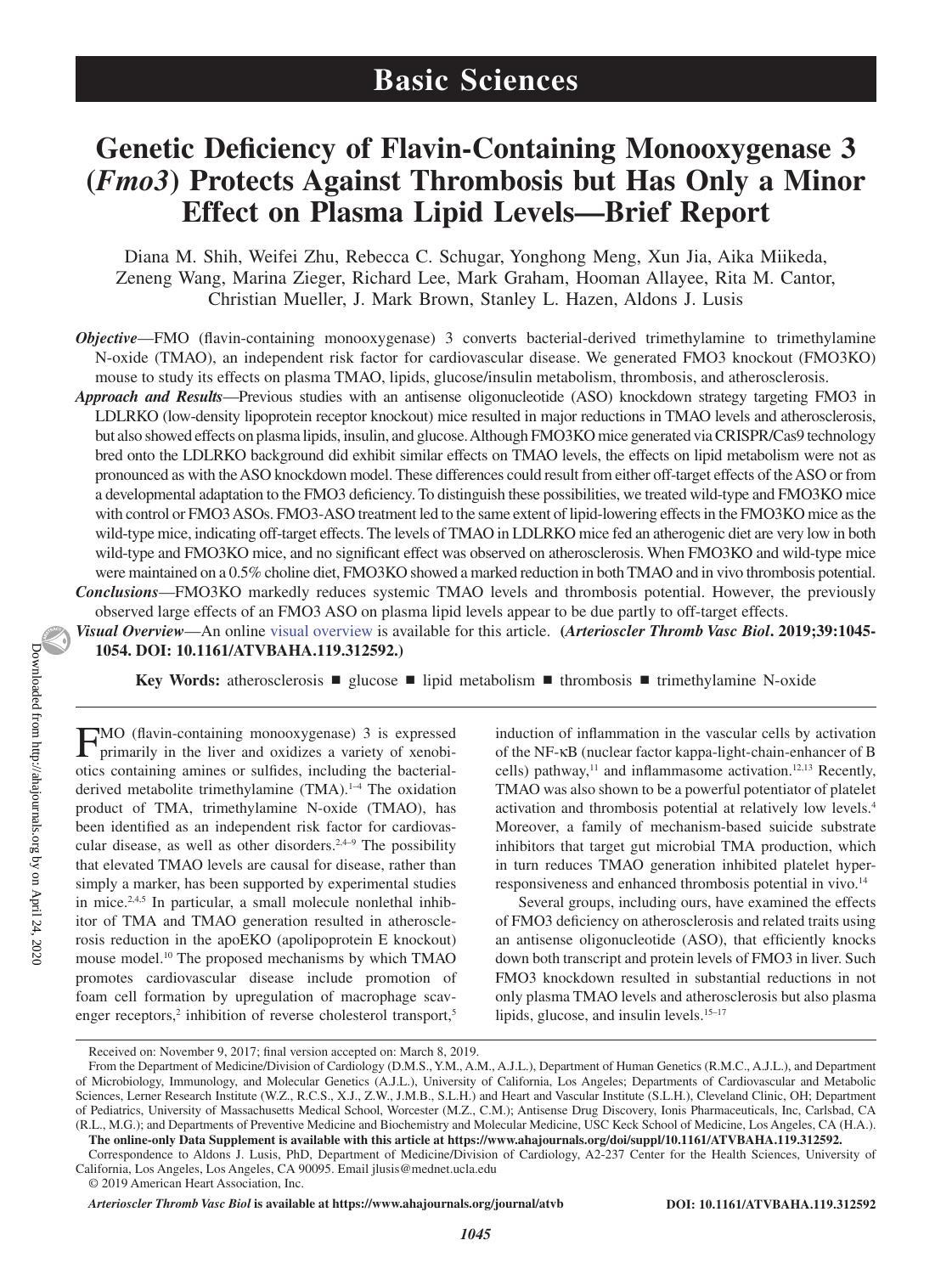| <b>Nonstandard Abbreviations and Acronyms</b> |                                                      |  |  |
|-----------------------------------------------|------------------------------------------------------|--|--|
| AS <sub>0</sub>                               | antisense oligonucleotide                            |  |  |
| FM03                                          | flavin-containing monooxygenase 3                    |  |  |
| <b>FMO3KO</b>                                 | <b>FM03 knockout</b>                                 |  |  |
| HDL                                           | high-density lipoprotein                             |  |  |
| HOMA-IR                                       | homeostatic model assessment of insulin resistance   |  |  |
| IDL                                           | intermediate-density lipoprotein                     |  |  |
| КO                                            | knockout                                             |  |  |
| <b>LDL</b>                                    | low-density lipoprotein                              |  |  |
| <b>LDLRKO</b>                                 | LDL receptor knockout                                |  |  |
| $NF - \kappa B$                               | nuclear factor kappa-light-chain-enhancer of B cells |  |  |
| <b>OCT</b>                                    | optimal cutting temperature                          |  |  |
| <b>PCR</b>                                    | polymerase chain reaction                            |  |  |
| TMA                                           | trimethylamine                                       |  |  |
| <b>TMAO</b>                                   | trimethylamine N-oxide                               |  |  |
| <b>VLDL</b>                                   | very-low-density lipoprotein                         |  |  |
| WТ                                            | wild-type                                            |  |  |

We have generated FMO3 knockout (FMO3KO) mice using the CRISPR/Cas9 technology. The FMO3KO mice exhibited decreased TMAO levels and reduced platelet reactivity and in vivo thrombosis potential, but they only partially recapitulated the effects on plasma lipid metabolism that were previously reported with an FMO3 ASO. However, treatment of FMO3KO mice with FMO3 ASO resulted in similar effects on lipid metabolism previously reported with the FMO3 ASO, strongly supporting an off-target effects hypothesis. Our results provide new clarification of the role of FMO3 in cardiometabolic disease.

### **Materials and Methods**

The data that support the findings of this study are available from the corresponding author upon reasonable request.

### **Animal Studies**

All animal experiments were approved by the UCLA, Cleveland Clinic, and University of Massachusetts Medical School Animal Care and Use Committees, in accordance with PHS guidelines. The FMO3KO mice, on the C57BL/6J background, were generated in our laboratory and we reported their preliminary characterization.<sup>18</sup> Briefly, they lacked FMO3 protein as judged by Western blot analysis,18 exhibited significantly reduced TMAO levels and elevated TMA levels, and liver homogenates showed an overall 75% reduction in the ability to oxidize TMA.18 Our previous study demonstrated that expression of FMO3 is sexually dimorphic, with females expressing more than 100-fold and 4-fold, respectively, higher FMO3 mRNA and activity levels in liver as compared with the male mice.<sup>3</sup> Therefore, to observe a larger phenotypic difference in TMAO levels, thrombosis, and atherosclerosis between the wild-type (WT) and FMO3KO mice, we chose to use only female mice in these experiments. We feel that this is a valid exception to the guidelines as described in the ATVB Council Statement.<sup>19</sup> For thrombosis related studies, age-matched female FMO3KO and WT mice were fed a chow diet containing 0.5% choline (TD.140294, Envigo Teklad Diets, Madison, WI) for 2 weeks before traits were measured. In thrombosis study using a separate KO, FMO3KO-2 (see below), the mice were fed a 1% choline-containing chow diet (TD 09041, Envigo Teklad Diets, Madison, WI) for 2 weeks before traits were measured. For atherosclerosis studies, the FMO3 null mutation was crossed onto the LDLRKO (low-density lipoprotein receptor knockout) background to generate FMO3KO/LDLRKO and LDLRKO littermates. Two-month-old female FMO3KO/LDLRKO

and LDLRKO mice were fed a Western diet (RD-D12079B, Research Diets, New Brunswick, NJ) for 12 weeks before tissue collection. Sex- and age-matched Serpina1a-e KO mice<sup>20</sup> and WT mice maintained on a chow diet were fasted for 4 hours before blood collection.

## **DNA Sequence Analysis of Potential Off-Target Genes in the Genome of FMO3KO Mice**

Genomic DNA of 5 FMO3KO mice were polymerase chain reaction (PCR) amplified using primers specific for potential off-target genes, *Olfr325*, *Myo15*, *Fmo6*, and *Carmn* (Table I in the online-only Data Supplement). The PCR products were then purified and sequenced by GENEWIZ (South Plainfield, NJ). Basic Local Alignment Search Tool (https://blast.ncbi.nlm.nih.gov) was then used to compare the DNA sequence data obtained from the amplified DNA fragments of the FMO3KO mice with the C57BL/6J reference genome.

### **Generation of FMO3KO-2 Mice**

To generate global *Fmo3* KO mice with conditional potential using homologous recombination, we used the KO first gene targeting strategy.21 This strategy relies on the identification of a critical exon common to all transcript variants that, when deleted, creates a frameshift mutation. The KO-first allele is flexible and can produce reporter KOs, conditional KOs, and null alleles following exposure to site-specific recombinases Cre and Flp.<sup>21</sup> This targeting strategy incorporates a LacZ reporter cassette between exons 4 and 5 while allowing for the floxing of exon 5 for subsequent conditional KO studies. To create a *Fmo3* KO first mouse model, we purchased a promoter-driven KO first targeting vector  $[{\rm Fmo3}^{\rm tmla(KOMP)mbp}]$  from the Wellcome Trust Institute (Project ID CSD80017). This vector was linearized and electroporated into mouse-derived embryonic stem cells derived from the 129 background,<sup>22</sup> and G418-resistant colonies were selected by the Case Western Reserve University Transgenic & Targeting Core Facility. Following selection, embryonic stem cell colonies were expanded and screened for homologous recombination by standard and quantitative PCR strategies spanning genomic and LacZ cassette regions. Two positive ES cell clones were injected into C57BL/6 blastocysts for generation of chimeric mice. One chimeric male and 2 chimeric female mice with >70% agouti coat color were generated, and the male was successful in germline transmission of the targeted allele. Thereafter, breeders pairs were maintained as  $Fm\sigma3^{WTKO-first} \times Fm\sigma3^{WTKO-first}$  to generate either *Fmo3<sup>WT/WT</sup>, Fmo3<sup>WT/KO-first</sup>, or <i>Fmo3<sup>KO-first/KO-first* experimental mice.</sup> Genotype was confirmed by PCR of genomic DNA using the following primers: 5′-CATCACAGCATGGTAAAGAAAGG-3′, 5′-CCAA CTGACCTTGGGCAAGAACAT-3′, and 5′-GTGGTACTGAGGTG TGGATATAAG-3′. All studies here used global *Fmo3* KOs (designated as FMO3KO-2 in this study) that had not been crossed to *Flp* recombinase in a mixed C57BL/6J-129 background and will be referred to as FMO3KO-2.

### **ASO Injection Study**

Four-month-old female WT or FMO3KO mice were treated with a control ASO (Ionis number 141923; 5′-CCTTCCCTGAAGGTTC CTCC-3′, 50 mg/kg body weight per week) or a FMO3 ASO (Ionis number 555847; 5′-TGGAAGCATTTGCCTTTAAA-3′, 50 mg/kg body weight per week) through weekly intraperitoneal injection for a total of 8 injections before tissue collection.

### **Biochemical Assays**

After 4 hours of fasting, blood samples were collected retro-orbitally from mice. Plasma total and HDL (high-density lipoprotein) cholesterol, triglyceride, glucose, insulin, bile acids, and aspartate aminotransferase levels of WT and FMO3KO mice were then determined as described previously.16 Homeostatic model assessment of insulin resistance (HOMA-IR) was calculated as [glucose (μmol/L)×insulin (μU/L)]/22.5. Plasma TMA and TMAO levels were determined by mass spectrometry as described previously.23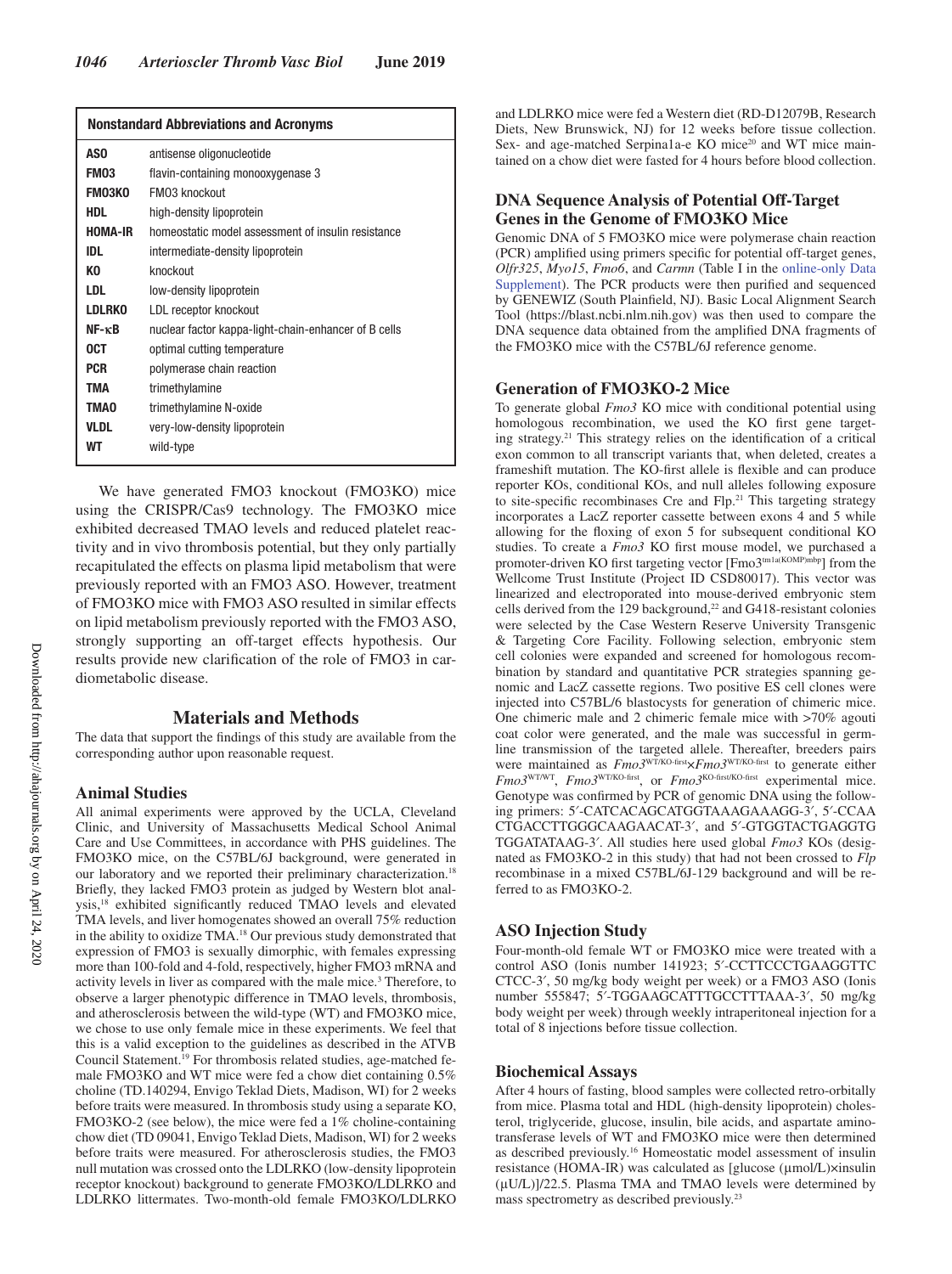### **Mouse Ex Vivo Platelet Aggregometry Studies**

Mice were anesthetized with ketamine (90 mg/kg) and xylazine (15 mg/kg). Platelet-rich plasma was generated from whole blood (600 μL) collected into 0.109 mol/L sodium citrate (100 μL), and then diluted with an additional 500  $\mu$ L Ca<sup>2+</sup>/Mg<sup>2+</sup> free modified Tyrode buffer and centrifugation at 100×*g* for 10 minutes at 22°C as described previously.4 Diluted platelet-poor plasma was prepared by further centrifugation at 800×*g* for 2 minutes. Platelets were counted using a hemocytometer and concentrations adjusted to  $2\times10^8$ /mL with platelet-poor plasma. CaCl<sub>2</sub> and MgCl<sub>2</sub> (both 1  $\mu$ mol/L final concentration) were added immediately before platelet aggregation studies. Platelet aggregation in response to 1 μmol/L ADP was assessed at 37°C in a dual channel Type 500 VS aggregometer (Chrono-log) with stirring at 1200 rpm.

### **In Vivo Carotid Artery Thrombosis Model**

After surgical isolation of the common carotid artery and fluorescent labeling of platelets with rhodamine 6G (100 μL; 0.5 mg/mL) via direct injection into the right jugular vein,<sup>4</sup> mice were subjected to common carotid artery injury by application of  $10\%$  FeCl<sub>3</sub> for 1 minute and thrombus formation monitored in real time using intravital fluorescence microscopy and continuous video image capture, as described previously.<sup>4</sup> Time to cessation of blood flow was determined through inspection of computer images as described<sup>4</sup> by 2 data analysts blinded to animal group assignments.

### **RNA Isolation and Quantitative Reverse Transcription Polymerase Chain Reaction Analyses**

Total RNA samples from tissues were isolated using Trizol reagent (Life Technologies, Carlsbad, CA) according to the manufacturer's protocol. The cDNA was synthesized using the High Capacity cDNA Reverse Transcription Kit (Applied Biosystems, Foster City, CA). Quantitative PCR was performed using gene-specific primers (Table I in the online-only Data Supplement) and the Roche SYBR green master mix in a Roche Lightcycler 480 system (Roche, Pleasanton, CA). The mRNA levels of specific genes were normalized to the mRNA levels of the housekeeping gene, β-actin, of the same sample.

### **Atherosclerosis**

The study adhered to the guidelines for experimental atherosclerosis studies described in the American Heart Association Statement.<sup>24</sup> Power calculation estimated that the minimal sample size needed for each group was 13 to detect a 50% difference in atherosclerotic lesion size with a common SD of 45%, power=0.8, and significance level at 0.05. Quantification of the lesion area was performed in a blinded fashion. Atherosclerotic lesions in the proximal aorta were quantitated as described.<sup>25</sup> Briefly, the aorta was flushed with PBS and embedded in optimal cutting temperature (OCT) compound. Frozen sections (10 μm) were stained with Oil Red O and lesion area quantified every third section beginning at the aortic valves. The average of the first 10 stained sections was then used as a measure of lesion size.

#### **Statistical Analysis**

All analyses were performed using the GraphPad Prism 8 software (San Diego, CA). When data were not normally distributed, a logarithm or a square root transformation of the data was performed so that it followed normal distribution. If data from 2 groups followed a normal distribution and had equal variances, a Student *t* test was used to compare the means of the 2 groups. If data from 2 groups followed a normal distribution, but the groups had unequal variances, an unpaired *t* test with Welch correction was used. When comparing 2 groups, for traits that could not be transformed to normality, the Mann-Whitney test was used. For tests comparing multiple groups, all data followed a normal distribution and were analyzed by a 1-way or 2-way ANOVA. Following a significant 1-way ANOVA, a post hoc Tukey multiple comparisons test was used. A 2-way ANOVA was used to estimate the contributions of ASO, FMO3 genotype, and their interaction to the variances of the traits obtained in the FMO3KO/ WT+ASOs study (Figure 1D; Tables 2 and 3).

# **Results**

# **FMO3KO/LDLRKO Mice Exhibit Minor Changes in Plasma Lipid Levels, Decreased Plasma TMAO Levels, and Similar Atherosclerotic Lesion Size as LDLRKO Mice**

FMO3KO mice were generated by CRISPR/Cas9 technique using a guide RNA targeted to the exon 2 of *Fmo3* gene.18 A number of different *Fmo3* mutations were observed as shown in Table II in the online-only Data Supplement. The studies reported here used mice with a 7 bp deletion at exon 2 resulting in a frameshift mutation with premature termination at amino acid 98.

When maintained on a chow diet, female FMO3KO mice exhibited a 186% (*P*<0.001) increase in circulating TMA levels and a 71% (*P*<0.001) decrease in circulating TMAO levels as compared with the WT females (Figure 1A). Male FMO3KO mice, on the contrary, exhibited similar TMA levels and a significant 48% (*P*<0.001) decrease in circulating TMAO levels (Figure 1B). The difference between females and males is due in part to the fact that adult male mice exhibit greatly reduced FMO3 expression because of testosterone-mediated repression of gene expression.3 These data confirm that FMO3 is the major enzyme in mice that converts TMA to TMAO.

To study atherosclerosis and related traits, the FMO3KO mice were crossed with LDLRKO mice to generate LDLRKO and FMO3KO/LDLRKO mice. After 12 weeks of feeding of a Western diet to induce hypercholesterolemia, the female FMO3KO/LDLRKO mice exhibited similar plasma triglyceride and HDL cholesterol levels as compared with the female LDLRKO littermates (Table 1). Plasma total bile acids and aspartate aminotransferase levels were also similar between the 2 groups of mice (Table 1). Moderate but significant decreases in total cholesterol (14%) and VLDL (very-low-density lipoprotein)/IDL (intermediate-density lipoprotein)/LDL cholesterol (15%) were observed in the FMO3KO/LDLRKO mice (Table 1). Plasma glucose levels and HOMA-IR were significantly lower in the FMO3KO/ LDLRKO mice, whereas plasma insulin levels were similar between the 2 groups (Table 1). Hepatic gene expression analysis revealed that the FMO3KO/LDLRKO mice exhibited similar mRNA levels of genes involved in glucose and lipid metabolisms including *Fasn*, *Fgf21*, *Foxo1*, *G6pc, Me1*, *Scd1*, and *Srebp-1c*, as compared with the LDLRKO mice (Figure I in the online-only Data Supplement). In contrast, expression of the same set of genes was shown to be decreased in the livers of FMO3 ASO-treated mice as compared with the control ASO group.16 Circulating TMA levels were increased in the FMO3KO/LDLRKO mice and circulating TMAO levels were significantly decreased (*P*<0.0001) as compared with the LDLRKO mice (Figure 1C). In male mice, we did not observe any significant differences in plasma triglyceride, total, HDL, and VLDL/IDL/LDL cholesterol, glucose, insulin levels, or HOMA-IR between the FMO3KO/LDLRKO and LDLRKO mice (Table III in the online-only Data Supplement).

Atherosclerotic lesion size at the aortic root region was similar between the female FMO3KO/LDLRKO and LDLRKO mice (Figure 1C). This result contrasts with our previous study with the FMO3 ASO (Ionis number 555847) in the LDLRKO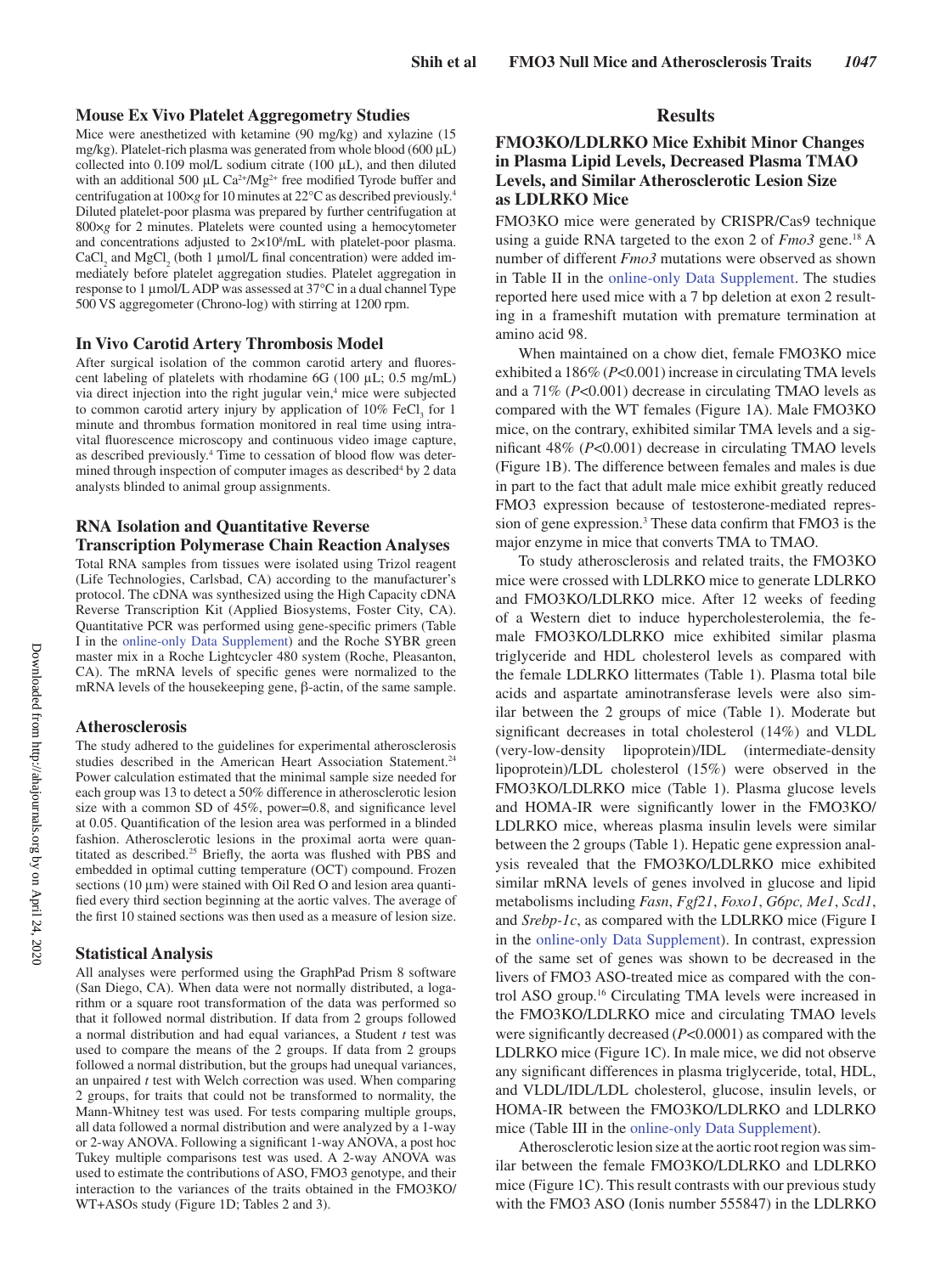

Figure 1. Phenotypic comparisons of FMO3KO (flavin-containing monooxygenase 3 knockout) and wild-type (WT) mice, and WT and FMO3KO mice receiving a control antisense oligonucleotide (ASO) or an FMO3 ASO. Plasma trimethylamine N-oxide (TMAO) and trimethylamine (TMA) levels of chow diet fed female (**A**; n=4–9) and male (**B**, n=9–10) WT and FMO3KO mice are shown. **C**, Female LDLRKO (low-density lipoprotein receptor knockout) and FMO3KO/ LDLRKO mice were fed a Western diet for 12 wk before mean atherosclerotic lesion size at the aortic root region (n=15–27) and plasma TMAO and TMA levels (mean±SEM, n=9–16) were measured. **A**–**C**, \*\*\**P*<0.001 (Student *t* test) between the 2 genotype groups. **A**–**C**, Individual values (in circles) with group means (middle bars)±SEM (upper and lower bars) are shown. **D**, Hepatic gene expression analysis of WT and FMO3KO mice that received either a control or an FMO3 ASO (Ionis number 555847). Sample sizes of each group range from 5 to 7 mice. Two-way ANOVA was used for analysis. Group means and SEMs are shown. **D**, &&*P*<0.01, &&&*P*≤0.001, &&&&*P*≤0.0001.

mice that resulted in a significant decrease in atherosclerotic lesion size, likely due to a combination of decreased circulating VLDL/IDL/LDL cholesterol levels (75% decrease) as well as TMAO levels.16 Although FMO3KO/LDLRKO mice had significantly decreased plasma TMAO levels as compared with the LDLRKO mice (0.43 versus 2.48 μmol/L, respectively; *P*<0.001), both of these values are very low and therefore not likely to have a major impact on atherogenesis. For example, studies showing an impact of TMAO on atherosclerosis involved  $\approx$ 10-fold higher levels of TMAO.<sup>2,5,10</sup>

## **Off-Target Effects of an FMO3 ASO on Metabolic Traits**

We performed the following experiments to address the possibility that some of these differences between our present findings and previous studies with the FMO3 ASO were due to off-target effect of the guide RNA used for generation of the FMO3KO mice. Based on sequence similarity, there are 4 potential genes that may be targeted by the guide RNA used to mutate *Fmo3*: *Olfr325*, *Myo15*, *Fmo6*, or *Carmn* (Table IV in the online-only Data Supplement). However, we did not observe any mutations in these genes in the FMO3KO mice

(Table IV in the online-only Data Supplement), suggesting specificity of this guide RNA toward *Fmo3.*

There are 2 likely mechanisms that can explain the differences observed between the genetic mutation of FMO3 and acute knockdown of FMO3 using an ASO: (1) the ASO used in our previous study may have off-target effects, or (2) there is genetic compensation induced in FMO3KO mice but not in FMO3 knockdown using an ASO. To address this issue, we performed 8-weekly control ASO or FMO3 ASO (Ionis number 555847) injections into WT or FMO3KO mice before tissue collection. Before ASO injection, WT and FMO3KO mice exhibited similar levels of plasma triglyceride, total cholesterol, HDL cholesterol, VLDL/IDL/LDL cholesterol, glucose, and insulin (Table 2). After 8-weekly injections of ASOs, we found that the FMO3 ASO substantially lowered plasma lipid, glucose, and insulin levels, and HOMA-IR, to the same extent in both WT and FMO3KO mice, suggesting that these effects are due to an off-target effect of the ASO (Table 3). Two-way ANOVA was used to determine the source of variance contributing to these metabolic traits. We found that FMO3 genotype did not significantly contribute to the variances observed in these plasma lipid, glucose,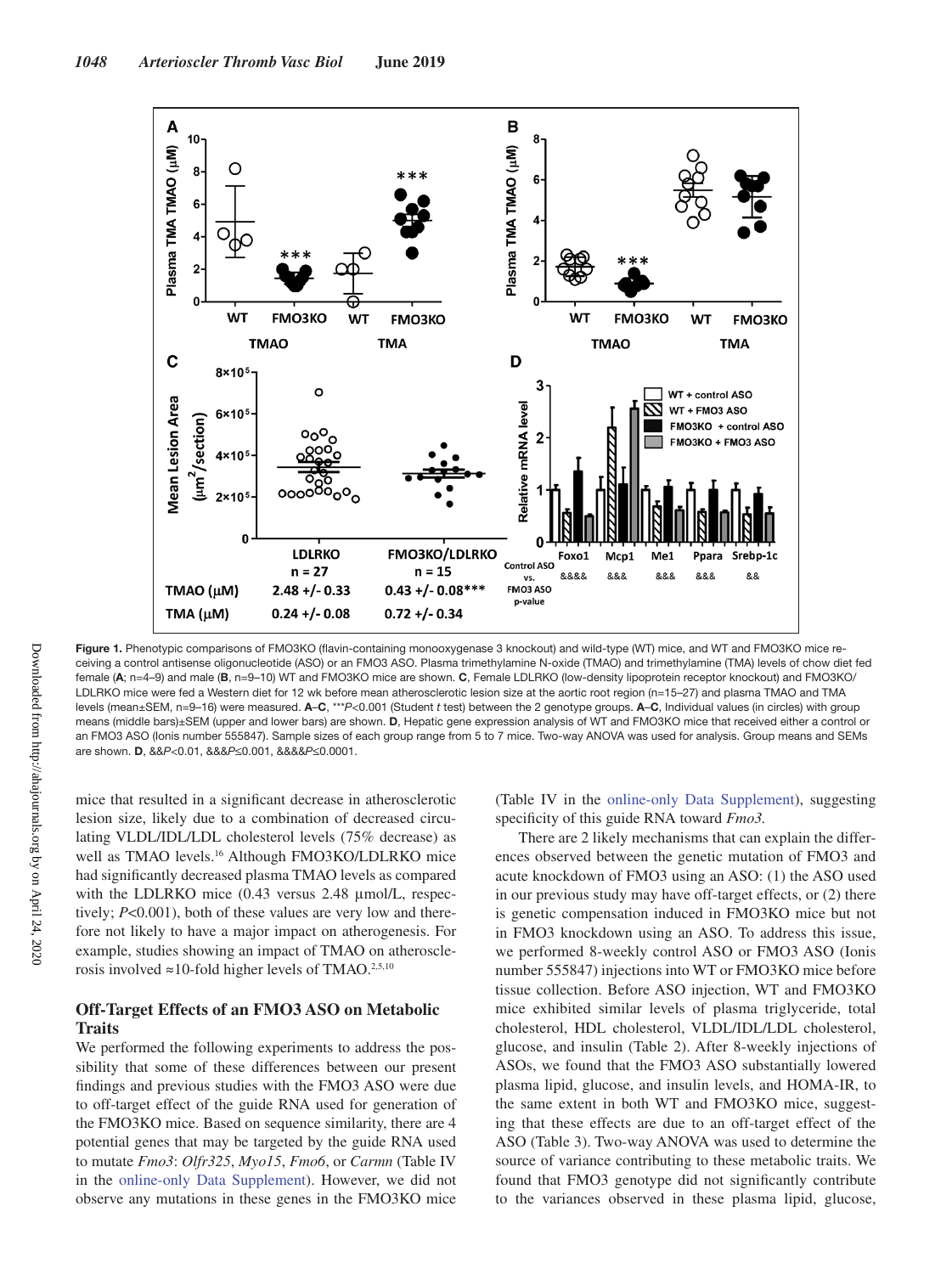| Genotype (n)                       | <b>LDLRKO (27)</b> | <b>FM03K0/</b><br>LDLRKO (16) | <i>P</i> Value |
|------------------------------------|--------------------|-------------------------------|----------------|
| Triglyceride, mg/dL                | $233+21$           | $197 + 20$                    | 0.26           |
| Total cholesterol, mg/dL           | $1504 + 39$        | $1292 + 45$                   | 0.002          |
| HDL cholesterol, mg/dL             | $85+3$             | $85+3$                        | 0.97           |
| VLDL/IDL/LDL cholesterol,<br>mg/dL | $1419 + 39$        | $1206 + 44$                   | 0.0013         |
| Glucose, mg/dL                     | $229+9$            | $201 + 9$                     | 0.045          |
| Insulin, pg/mL                     | $605 + 65$         | $506 + 37$                    | $0.19*$        |
| HOMA-IR                            | $10.7 + 1.2$       | $7.8 + 0.6$                   | $0.03*$        |
| AST, U/L                           | $179 + 14$         | $170 + 44$                    | 0.83           |
| Bile acids, umol/L                 | $11.4 \pm 0.7$     | $16.1 \pm 5$                  | 0.25           |

**Table 1. Plasma Lipid, Glucose, Insulin, AST, and Bile Acid Levels of Female LDLRKO and FMO3KO/LDLRKO Mice Maintained on a Western Diet for 3 Months**

Plasma lipids, glucose, and insulin data were collected from 2 independent cohorts of mice. Mice were fasted for 4 h before blood collection. Values shown are mean±SE of each group. Sample sizes for AST and bile acids were 17 and 9 for LDLRKO and FMO3KO/LDLRKO, respectively. Student *t* test was used for data analysis unless noted otherwise. AST indicates aspartate aminotransferase; FMO3KO, flavin-containing monooxygenase-3 knockout; HDL, high-density lipoprotein; HOMA-IR, homeostatic model assessment of insulin resistance; IDL, intermediate-density lipoprotein; LDL, low-density lipoprotein; LDLRKO, LDL receptor knockout; and VLDL, very-low-density lipoprotein.

\*Unpaired *t* test with Welch correction was used for data analysis due to unequal variances of the 2 groups.

insulin, or HOMA-IR traits (Table V in the online-only Data Supplement). The type of ASO (control ASO versus FMO3 ASO) was responsible for between 35% and 48% of the variances observed in the metabolic traits, whereas the interaction between FMO3 genotype and ASO did not contribute significantly to the variance (Table V in the online-only Data Supplement).

Hepatic gene expression analyses showed that WT mice that received the FMO3 ASO exhibited substantial decreases in *Foxo1*, *Me1*, *Ppara*, and *Srebp*-*1c* mRNA levels and more than 2-fold increase in *Mcp1* mRNA levels as compared with the control ASO groups (Figure 1D), confirming our previous observations.16 Notably, the FMO3KO mice that received the FMO3 ASO exhibited similar changes in the expression of these genes as compared with the FMO3KO mice that received the control ASO (Figure 1D). Two-way ANOVA was performed, and again we found that type of ASO contributed significantly to the variances of these mRNA levels (34% to 53%; Table VI in the online-only Data Supplement), whereas FMO3 genotype and interaction did not contribute significantly to the variances (Table VI in the online-only Data Supplement). These data indicate that the decreased expression of these glucose and lipid metabolism genes was due to the off-target effect of the FMO3 ASO, since it elicited a similar response in both WT and FMO3KO mice.

We identified potential off-target genes by searching for regions of similarity between the FMO3 ASO (TGGAAGCATTTGCCTTTAAA) and other gene transcript sequences using the publicly available Basic Local Alignment Search Tool (https://blast.ncbi.nlm.nih.gov). The results demonstrated sequence similarity between the FMO3 ASO and the mRNA sequences of several genes including *Rab5b* [16/16 consecutive nucleotides (nt) matched], *Serpina1a-e* (14/14 consecutive nt matched to all 5 Serpina1 paralogs: *Serpina1a*, *Serpina1b*, *Serpina1c*, *Serpina1d*, and *Serpina1e*, abbreviated as *Serpina1a-e*), *Slc38a9* (17/18 nt matched), *Sh3bp4* (14/14 consecutive nt matched), and *Zyg11b* (14/14 consecutive nt matched). In follow-up studies, we observed marked decreases in the mRNA levels of these potential offtarget genes in the livers of FMO3 ASO-treated mice as compared with those of the control ASO-treated mice (Figure II in the online-only Data Supplement). These data suggest that the FMO3 ASO significantly reduced the expression of the *Rab5b*, *Serpina1a-e*, *Slc38a9*, *Sh3bp4*, and *Zyg11b* genes, which could have mediated some of the metabolic effects observed using the ASO. We next obtained a second, independent ASO for FMO3 (Ionis number 555926) from Ionis, Inc. This ASO was less efficient at knocking down hepatic FMO3, had some effect in reducing plasma triglyceride and HDL cholesterol level, but showed no effects on plasma total cholesterol, VLDL/IDL/LDL cholesterol, glucose, or insulin levels (Figure III in the online-only Data Supplement).

To further investigate the possibility of ASO-mediated offtarget effects, we leveraged publicly available results of human genome-wide association studies for plasma lipid levels from the Global Lipids Genetics Consortium.<sup>26</sup> Of the 400 kb regions encompassing each gene that we examined, SNPs (single nucleotide polymorphisms) located in between SERPINA6 (serine [or cysteine] proteinase inhibitor, clade A [alpha-1 antiproteinase, antitrypsin], member 6) and SERPINA2/SERPINA1 (the ortholog of the 5 mouse paralogs: *Serpina1a-e*) were associated with plasma LDL levels (Figure IVA in the online-only Data Supplement). The lead variant at this locus was rs4905179 (A>G) and yielded a *P* value of 5.6×10−7 , which exceeded the Bonferroni corrected significance threshold for the number of SNPs in this interval  $(0.05/621=8.1\times10^{-5})$  by 2 orders of magnitude. Specifically, the A allele of rs4905179, which has

**Table 2. Plasma Lipid, Glucose, Insulin Levels, and HOMA-IR of WT and FMO3KO Mice at Baseline**

| Group (n)   | Triglyceride,<br>ma/dL | <b>Total Cholesterol.</b><br>ma/dL | <b>HDL Cholesterol.</b><br>ma/dL | VLDL/IDL/LDL<br>Cholesterol, mg/dL | Glucose, mg/dL | Insulin, pg/mL | <b>HOMA-IR</b> |
|-------------|------------------------|------------------------------------|----------------------------------|------------------------------------|----------------|----------------|----------------|
| WT (14)     | $29+2$                 | 74±2                               | $53+2$                           | $21 + 1$                           | $190 + 8$      | $222+20$       | $3.1 \pm 0.3$  |
| FM03K0 (10) | $27+2$                 | $77+2$                             | $56+2$                           | $22+2$                             | $215+10$       | $251 + 39$     | $3.9 + 0.7$    |
| P value     | 0.54                   | 0.47                               | 0.36                             | 0.61                               | 0.07           | 0.47           | 0.25           |

Mice were fasted for 4 h before blood collection. Values shown are mean±SE of each group. Student *t* test was used for data analysis. FMO3KO indicates flavin-containing monooxygenase 3 knockout; HDL, high-density lipoprotein; HOMA-IR, homeostatic model assessment of insulin resistance; IDL, intermediate-density lipoprotein; LDL, low-density lipoprotein; VLDL, very-low-density lipoprotein; and WT, wild-type.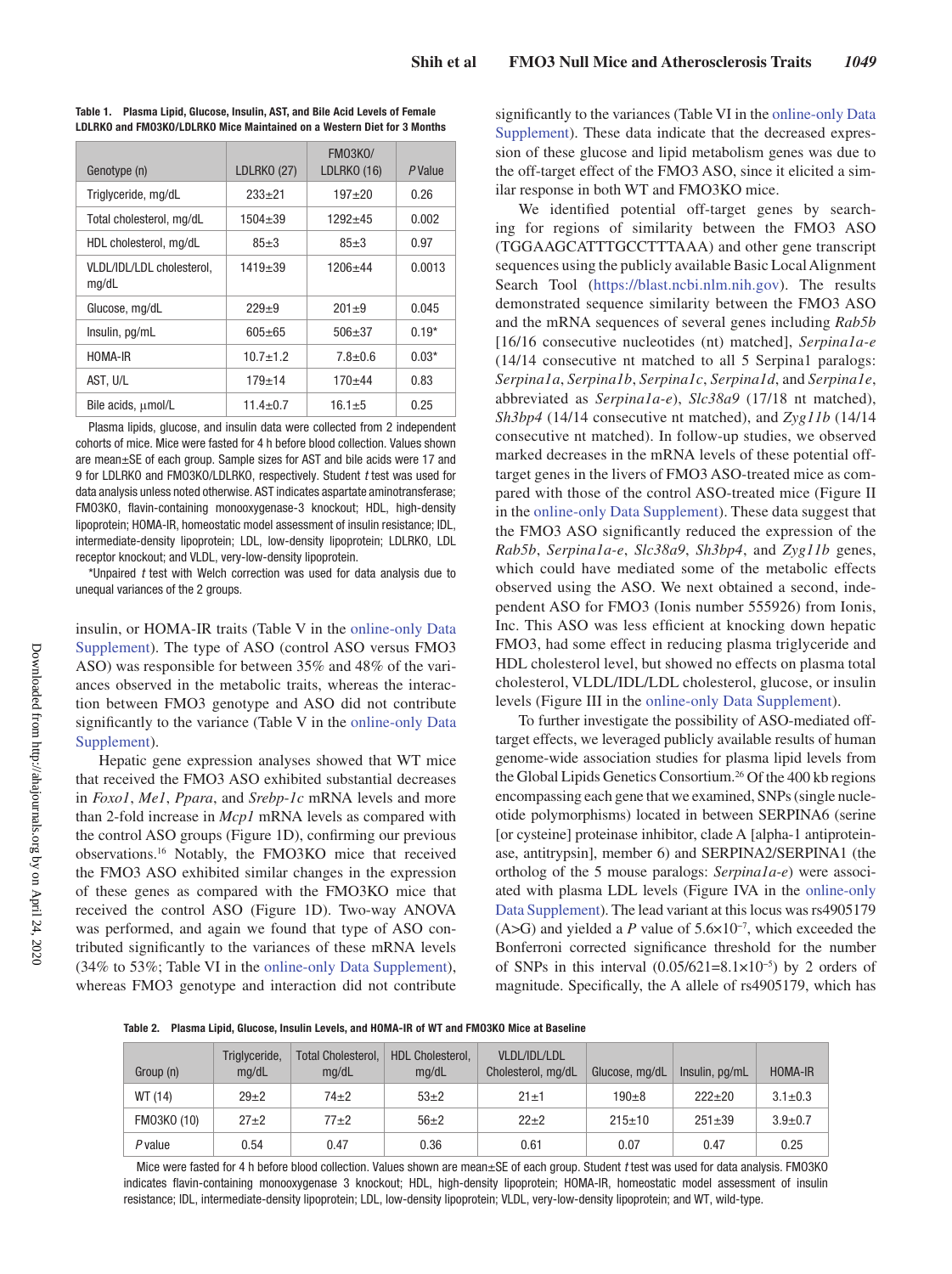| <b>Trait</b>                    | AS <sub>0</sub>  | <b>WT</b>   | <b>FM03K0</b> |
|---------------------------------|------------------|-------------|---------------|
| Triglyceride, mg/dL             | Control ASO      | $29 + 6$    | $26+4$        |
|                                 | FM03 AS0*        | $16+2$      | $17+2$        |
| Total cholesterol, mg/dL        | Control ASO      | $74 + 5$    | $76 + 6$      |
|                                 | <b>FM03 AS0*</b> | $61 + 3$    | $57 + 6$      |
| HDL cholesterol, mg/dL          | Control ASO      | $50+3$      | $50\pm3$      |
|                                 | FM03 AS0*        | $41 + 3$    | $38 + 4$      |
| VLDL/IDL/LDL cholesterol, mg/dL | Control ASO      | $24 + 2$    | $26+3$        |
|                                 | <b>FM03 AS0*</b> | $19 + 1$    | $19+2$        |
| Glucose, mg/dL                  | Control ASO      | $221+22$    | $222 + 27$    |
|                                 | <b>FM03 AS0*</b> | $169 + 11$  | $162 + 9$     |
| Insulin, pg/mL                  | Control ASO      | $400+72$    | $611 + 149$   |
|                                 | <b>FM03 AS0+</b> | $196 + 32$  | $211 + 37$    |
| HOMA-IR                         | Control ASO      | $5.8 + 0.9$ | $10+3.1$      |
|                                 | FM03 AS0+        | $2.2 + 0.2$ | $2.4 + 0.4$   |

**Table 3. Plasma Lipid, Glucose, Insulin Levels, and HOMA-IR of WT and FMO3KO Mice After Receiving 8-Weekly Injections of a Control ASO or an FMO3 ASO**

Mice were fasted for 4 h before blood collection. Values shown are mean+SE of each group. Two-way ANOVA was used for data analysis. Sample sizes were 5 to 7 per group in the ASO treatment study. ASO indicates antisense oligonucleotide; FMO3, flavin-containing monooxygenase 3; FMO3KO, FMO3 knockout; HDL, high-density lipoprotein; HOMA-IR, homeostatic model assessment of insulin resistance; IDL, intermediate-density lipoprotein; LDL, low-density lipoprotein; VLDL, very-low-density lipoprotein; and WT, wild-type. \**P*<0.01.

†*P*≤0.001, 2-way ANOVA, control ASO vs FMO3 ASO.

a frequency of ≈0.80 in subjects of European ancestry, was associated with decreased LDL levels and exhibited a comparably significant association (*P*=1.1×10−6 ) with decreased plasma total cholesterol (Figure IVB in the online-only Data Supplement). From the Cardiovascular Disease Knowledge Portal (http://broadcvdi.org/home/portalHome), we also found significant and suggestive associations of *SERPINA1* SNPs with plasma lipids (LDL and total cholesterol, triglyceride) and type 2 diabetes mellitus in human data sets (Table VII in the online-only Data Supplement).

To verify that *Serpina1a-e* explain the potential off-targets of the FMO3 ASO, we examined plasma lipids traits of the KO and WT mice. We observed that female *Serpina1a-e* KO mice had significantly decreased plasma triglyceride and VLDL/IDL/LDL cholesterol levels but no changes in plasma total and HDL cholesterol, glucose, or insulin levels, as compared with the WT mice (Table VIII in the online-only Data Supplement). Male *Serpina1a-e* KO mice had no changes in plasma total, HDL, and VLDL/IDL/LDL cholesterol and glucose levels but significantly decreased plasma triglyceride, and increased plasma insulin and HOMA-IR as compared with the WT mice (Table VIII in the online-only Data Supplement). It is unclear why there is a paradoxical increase in plasma insulin levels in the male *Serpina1a-e* KO mice. These data suggest that part of the off-target effect of the FMO3 ASO, including the plasma triglyceride and VLDL/IDL/LDL cholesterol-lowering effects, is mediated through the decreased expression of *Serpina1a-e*.

# **FMO3KO Mice Exhibit Decreased Platelet Responsiveness and Thrombosis Potential**

Recent studies have shown that TMAO promotes platelet hyperresponsiveness to multiple agonists and enhances thrombosis potential, suggesting that this is a likely mechanism by which TMAO may contribute to the development of atherosclerosis and cardiovascular disease risks.<sup>4</sup> We evaluated the impact of the FMO3 deficiency on platelet function and thrombosis potential by examining ex vivo platelet aggregation and in vivo carotid artery injury (FeCl<sub>3</sub>induced) thrombosis in mice maintained on 0.5% choline to elevate plasma TMAO levels. We observed no difference in plasma triglyceride, total, HDL, and VLDL/IDL/LDL cholesterol, and glucose levels between the WT and FMO3KO mice under nonfasting condition (cohort number 1, housed at Cleveland Clinic; Table IX in the online-only Data Supplement). However, plasma insulin levels were significantly decreased in the FMO3KO mice as compared with the WT mice (cohort number 1; Table IX in the online-only Data Supplement). In a separate cohort (cohort number 2, housed at UCLA), we did not observe any significant differences in plasma lipids, glucose, or insulin levels between the 2 groups of mice (Table IX in the online-only Data Supplement), suggesting that differences in housing conditions, microbiome, and animal handling may have influenced these metabolic traits. As shown in Figure 2A, the lower TMAO levels observed in FMO3KO mice were accompanied by decreased platelet responsiveness (*P*<0.0001). In a different group of animals (FMO3KO versus WT controls), decreased TMAO levels in the FMO3KO mice were accompanied by slower clot formation and significantly longer times to vessel occlusion in the carotid artery  $\text{FeCl}_3$  injury experiments (*P*<0.001; Figure 2B and 2C). We observed that aortas collected from the FMO3KO mice exhibited decreased expression levels of inflammatory genes including *Ptgs2* (Cox2) and *Cxcl2* (Figure V in the onlineonly Data Supplement). Among the genes that promote platelet adhesion/thrombosis, we observed that E-selectin (*Sele*) levels were decreased in the aortas of FMO3KO, but no change in *Icam1*, P-selectin (*Selp*), tissue factor (*F3*), or von Willebrand factor (*Vwf*) levels were observed (Figure V in the online-only Data Supplement). Our findings suggest that the reduced thrombosis potential observed in the FMO3KO mice is mainly due to TMAO's effect on platelet responsiveness, with decreased vasculature inflammation playing a supporting role.

To further confirm that the antithrombotic effects that we observed in the FMO3KO mice are due to FMO3 deficiency but not an off-target gene effect or an artifact of the CRISPR/Cas9 mutagenesis, we studied an independently generated strain of FMO3KO mice, FMO3KO-2 created using homologous recombination (see Materials and Methods). After feeding a 1% choline diet for 2 weeks, the FMO3KO-2 mice exhibited significantly lower plasma TMAO levels and longer times to vessel occlusion in the carotid artery  $\text{FeCl}_3$  injury experiments as compared with the WT and FMO3KO-2 heterozygous mice (Figure 2D), confirming our results using the CRISPR/Cas9 generated FMO3KO mice.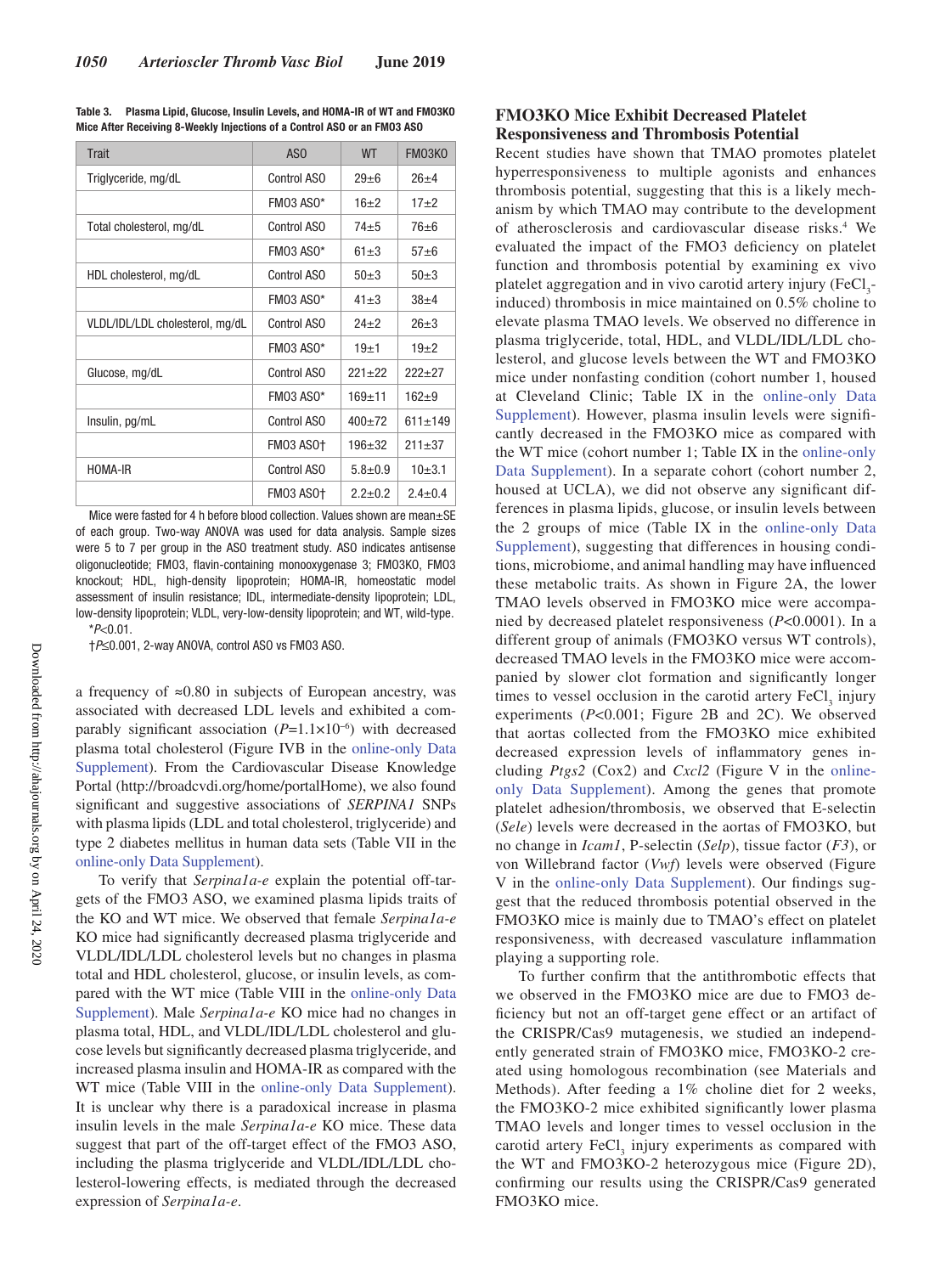

**Figure 2.** FMO (flavin-containing monooxygenase) 3 deficiency leads to decreased platelet responsiveness and decreased thrombosis potential in vivo. **A**–**C**, FMO3KO (FMO3 knockout) and wild-type (WT) mice were fed with 0.5% of choline-supplemented chow diet for 2 wk. **A**, Platelet aggregometry was monitored in platelet-rich plasma following stimulation of submaximal (1 μmol/L final) ADP. Data represent the % of max aggregometry amplitude in response to 1 μmol/L ADP, along with mean (±SEM) plasma trimethylamine (TMA) and trimethylamine N-oxide (TMAO) levels, for each of the mouse groups. **B**, **C**, In vivo thrombosis potential was quantified using the FeCl<sub>3</sub>-induced carotid artery injury model. **B**, Time to cessation of flow in the FeCl<sub>3</sub>-induced carotid artery injury model, along with plasma TMA and TMAO levels reported as mean (±SEM). **C**, Shown are representative vital microscopy images of carotid artery thrombus formation at the indicated time points following arterial injury. \**P*<0.05, \*\**P*<0.01, \*\*\*\**P*<0.0001 (Student *t* test); ####*P*<0.0001, unpaired *t* test with Welch correction; \$\$\$\$*P*<0.0001, Mann-Whitney test, between the 2 genotype groups. **A** and **B**, Individual values (in circles) with group means (middle bars)±SEM (upper and lower bars) are shown. **D**, Another strain of FMO3KO mice, FMO3KO-2, independently created by Mark Brown's laboratory, exhibited decreased thrombosis potential as compared with the WT and heterozygous (HET) mice in the FeCl<sub>3</sub>-induced carotid artery injury model. One-way ANOVA was used to compare 3 groups. Following a significant 1-way ANOVA, Tukey post hoc test was then used to compare between any 2 groups of mice. For TMAO and TMA, any 2 groups that share the same letters are significantly different (*P*<0.05) in means.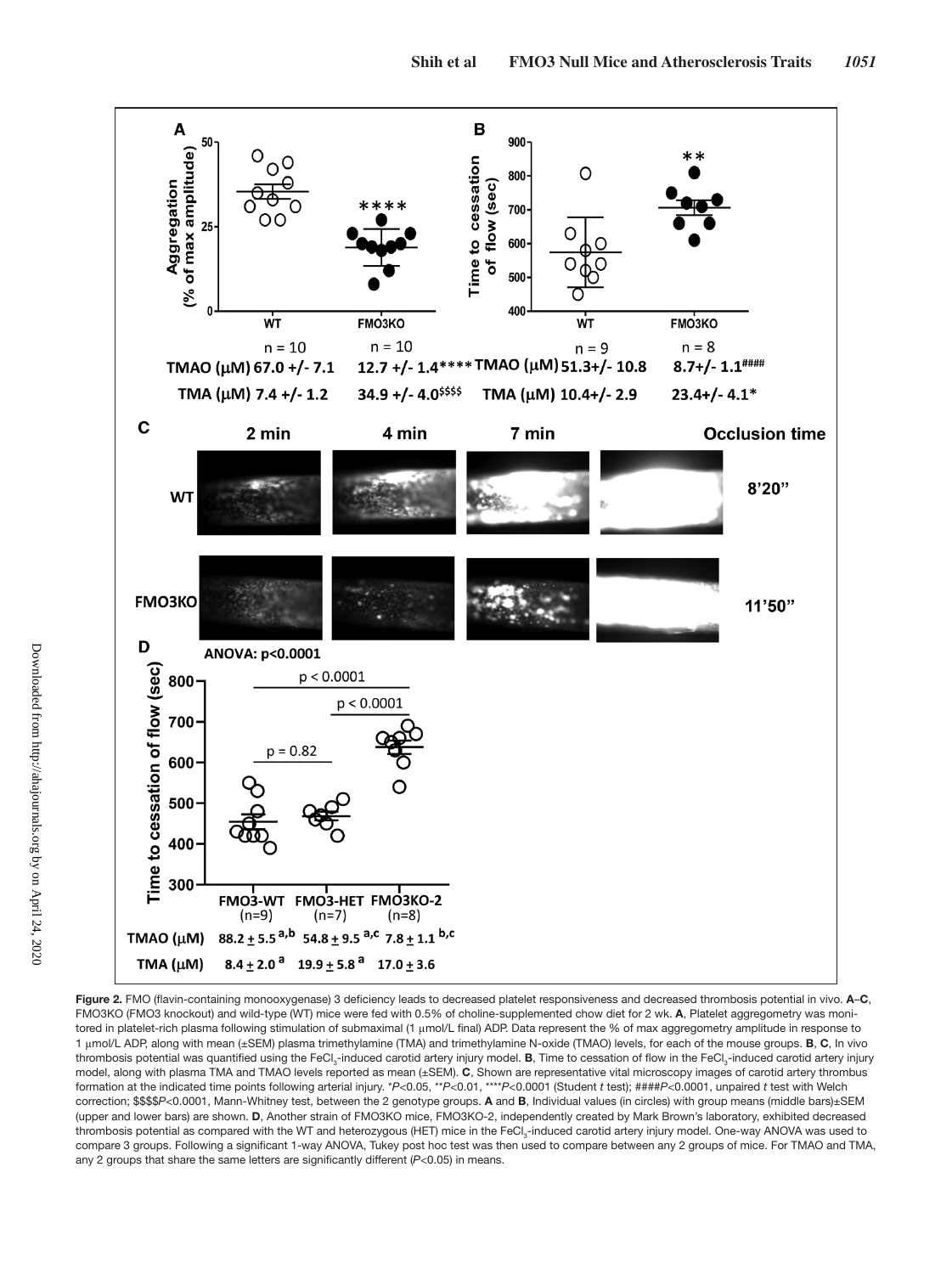### **Discussion**

Numerous human studies have revealed a significant association between TMAO levels and cardiovascular disease, including myocardial infarction and stroke,<sup>6,7</sup> and experimental studies in mice have provided evidence that TMAO is causal for the disease.<sup>2,10</sup> Several recent meta-analyses have systematically examined the many clinical studies involving TMAO and confirmed that elevated TMAO levels are associated with both enhanced cardiovascular disease and mortality risk in subjects.<sup>7–9</sup> Several potential mechanisms by which TMAO can contribute to cardiovascular disease have been identified, including alterations in cholesterol and lipid metabolism,<sup>2,5,16,17</sup> glucose metabolism and diabetes-related traits,<sup>15-17</sup> vascular inflammation, $11$  and thrombosis. $4,27$  The initial studies implicating FMO3 in modulation of lipid and glucose metabolism were based on studies with an ASO (Ionis number 555847), showing that a reduction in FMO3 coincided with substantially decreased levels of plasma cholesterol, insulin, and glucose.15–17 Recently, we generated FMO3KO mice and were surprised to see that plasma lipids, glucose, and insulin levels were not affected as compared with the WT mice under chow diet and 4-hour fasting conditions (Table 2). On the hyperlipidemic LDLRKO mouse background, we observed that female FMO3KO/LDLRKO mice had moderate but significant decreases in plasma total cholesterol (14%), VLDL/ IDL/LDL cholesterol (15%), and glucose (12%) levels but no change in plasma triglyceride, HDL cholesterol, or insulin levels as compared with the LDLRKO mice (Table 1). In addition, male FMO3KO/LDLRKO mice did not exhibit any differences in plasma lipids, glucose, or insulin levels as compared with the LDLRKO mice (Table III in the onlineonly Data Supplement).

We then examined the basis of the differences observed between ASO treatment and genetic deficiency of FMO3. To determine whether the ASO exhibited off-target effects, we treated the FMO3KO mice with the ASO. The ASO still exhibited effects on plasma cholesterol, lipid, glucose, and insulin levels in the absence of FMO3 (Table 3). Other instances of discordance between phenotypes resulting from ASO treatment as compared with genetic mutations have been reported.28,29 To determine the nature of the off-target effects, we identified several genes exhibiting strong homology to the ASO sequence that showed reduced expression following ASO administration. The human ortholog of *Serpina1a-e*, *SERPINA1,* exhibits natural genetic variation in human populations that was associated with plasma lipids and type 2 diabetes mellitus traits. Consistent with this, decreased plasma triglyceride (both female and male) and VLDL/IDL/LDL cholesterol (female only) levels were observed in the *Serpina1a-e* KO mice as compared with the WT mice (Table VIII in the online-only Data Supplement), suggesting that the off-target triglyceride and VLDL/IDL/LDL cholesterol-lowering effect of the FMO3 ASO (Ionis number 555847) is partly mediated through *Serpina1a-e* knockdown.

Our previous study<sup>16</sup> demonstrated that treatment of the second FMO3 ASO (Ionis number 555926) at 100 mg/ kg body weight/wk significantly decreased plasma triglyceride, total and HDL cholesterol, glucose, and insulin levels in male C57BL/6J mice maintained on a chow diet. However,

in our current study we found that using the same FMO3 ASO at 75 mg/kg per week to treat female LDLRKO mice maintained on a Western diet significantly decreased only plasma triglyceride and HDL cholesterol, not total or VLDL/ IDL/LDL cholesterol, glucose, or insulin levels as compared with the control ASO group (Figure III in the online-only Data Supplement). The differences in gender (male versus female), ASO dose (100 versus 75 mg/kg per week), genetic background (WT versus LDLRKO), and diet (chow versus Western diet) may have contributed to the different outcomes of these 2 studies.

We wish to emphasize that our studies do not negate the previous conclusions<sup>15–18</sup> that FMO3 has metabolic effects in addition to its effect on TMA/TMAO metabolism. Although it appears that the large decrease in plasma lipids levels observed with the FMO3 ASO (Ionis number 555847) is due at least partly to an off-target effect, the other reported metabolic phenotypes were observed in the FMO3KO mice under certain conditions, including plasma glucose and VLDL/IDL/ LDL cholesterol levels (on the LDLRKO background, female only), plasma insulin (Table IX in the online-only Data Supplement; C57BL/6J background, choline diet, nonfasted, only in 1 cohort) and adiposity (both on the C57BL6/J and LDLRKO background).<sup>18</sup> There is experimental evidence for these phenotypes that is independent of the FMO3 ASO, including FMO3 transgenic mouse studies,<sup>16</sup> tissue culture overexpression studies,<sup>16</sup> and studies with a second ASO.<sup>16</sup> Most of the findings, but not all, were consistent with the present results. For example, FMO3 transgenic mice showed effects on plasma triglyceride levels<sup>16</sup> that were not observed here in the FMO3KO mice. Such differences could well result from factors such as the diet, differences in the chosen hyperlipidemic background (LDLRKO versus apo-E Leiden transgenic mice), or gut microbiomes, which likely exhibit small differences between studies. Since FMO3 is expressed in many tissues, there may also be tissue-specific effects that differ between studies. For example, the FMO3 ASO is likely much more effective in some tissues than others, whereas the FMO3KO will abolish expression in all tissues. Last, we cannot rule out the possibility of developmental adaptation that occurs in the FMO3KO mice since certain traits such as plasma triglyceride and HDL cholesterol levels were decreased by treatment of both of the FMO3 ASOs but not in the FMO3KO mice. Therefore, it is possible that there are certain genes involved in lipid and glucose metabolism whose expression are altered to compensate for the loss of *Fmo3* during development.

We did not observe any changes in atherosclerotic lesion development in the FMO3KO/LDLRKO mice as compared with the LDLRKO littermates, in contrast to previous studies.16 This difference is probably due to the fact that there was a 75% decrease in plasma VLDL/IDL/LDL cholesterol levels associated with the FMO3 ASO knockdown, but only a minor decrease (15%) in the FMO3KO/LDLRKO mice. It is important to note, however, that the TMAO levels observed in the present studies were quite low (mean=2.48 μmol/L for LDLRKO mice and 0.43 μmol/L for FMO3KO/LDLRKO mice), well below the median TMAO level (3.7 μmol/L) reported in human subjects,<sup>6</sup> and also well below levels of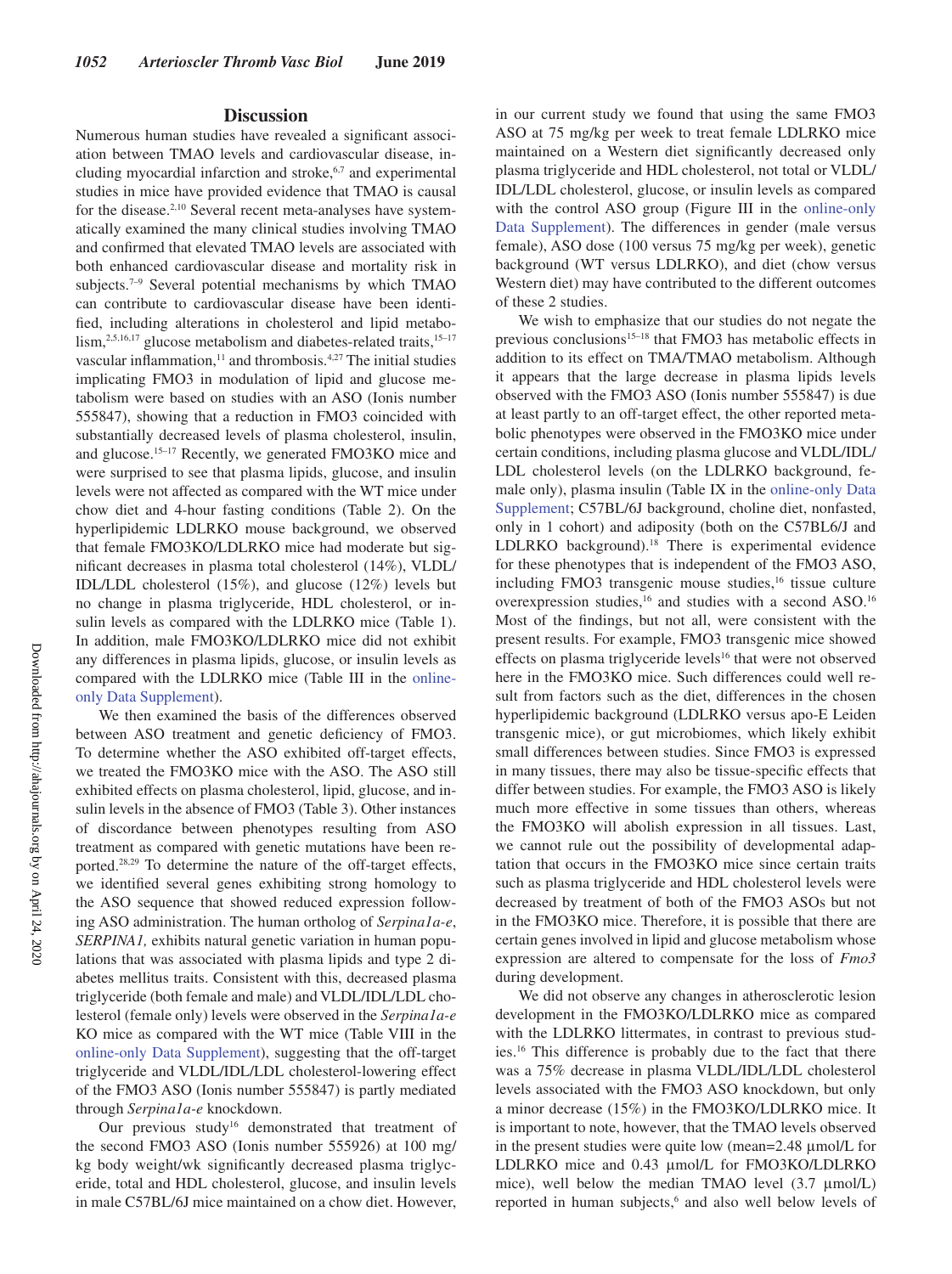TMAO observed in numerous mouse studies, where effects on atherosclerotic plaque development have been observed.<sup>2,5,10</sup> We note that recent studies examining inhibition of TMA and TMAO production via use of an inhibitor of gut microbial conversion of choline into TMA significantly reduced atherosclerosis in the apoEKO mouse model.10 It will be important in future studies to test the effect of the FMO3KO on atherosclerosis under conditions of elevated TMAO, such as feeding choline or carnitine, or in the presence of impaired renal function.

Next, we performed a series of thrombosis experiments in mice fed a 0.5% choline diet to elevate TMAO. Here, we observed that the FMO3KO mice fed a 0.5% choline diet had a significant decrease in plasma TMAO level and robustly decreased both platelet hyperresponsiveness and thrombosis potential. Specifically, we observed that the FMO3KO mice had reduced platelet aggregation in response to ADP and that in a  $FeCl<sub>3</sub>$  model of thrombosis, the rate of clot formation was decreased and time to vessel occlusion was significantly increased. Furthermore, similar findings of decreased thrombosis potential in vivo were observed using a second, independently generated, FMO3KO mouse strain, confirming that these findings are directly due to FMO3 deficiency. The mechanism by which FMO3 deficiency leads to attenuated thrombosis potential is likely due to decreased circulating TMAO levels. Previously, we showed that direct exposure of platelets to TMAO enhanced submaximal stimulusdependent platelet activation from multiple agonists through augmented  $Ca^{2+}$  release from intracellular stores.<sup>4</sup> This is likely the main reason that FMO3KO mice exhibit attenuated platelet function.

Collectively, there is now strong evidence that the TMAO pathway is associated with cardiovascular disease risk in humans.<sup>7–9</sup> In parallel, the fact that feeding TMAO promotes atherosclerosis and thrombosis in mouse models, $2,4,5,10$  provides support that TMAO serves as both a biomarker and causative factor in atherothrombotic diseases. Our findings clarify the specific role of the TMAO-producing enzyme FMO3 in lipid and glucose metabolism and atherothrombotic disease. It is important to note that our previous observation of a reduction in atherosclerosis following ASO treatment<sup>16</sup> may have been due to the off-target effect on plasma VLDL/ IDL/LDL cholesterol levels rather than TMAO levels. This is an important lesson that warns against the use of a single drug or knockdown approach and reinforces the power of mouse genetics in defining mechanism of action. Given the findings of this study, it will be important to continue investigation in FMO3KO mice to fully understand how this multifunctional enzyme impacts cardiometabolic disease.

#### **Acknowledgments**

We thank Sarada Charugundla and Zhiqiang Zhou for excellent technical support.

### **Sources of Funding**

This study was supported by National Institutes of Health grants HL30568, HL28481, HL103866, HL126827, HL122283, AA024333, HL071776, R01-DK098252, R01-HL131471, and R01-NS088689, and the Leducq Foundation.

### **Disclosures**

S.L. Hazen and Z. Wang report being named as coinventors on pending and issued patents held by the Cleveland Clinic relating to cardiovascular diagnostics or therapeutics and having the right to receive royalty payment for inventions or discoveries related to cardiovascular diagnostics or therapeutics. S.L. Hazen also reports having been paid as a consultant for P&G and receiving research funds from Astra Zeneca, P&G, Pfizer Inc, Roche Diagnostics, and Takeda.

#### **References**

- 1. Hamman MA, Haehner-Daniels BD, Wrighton SA, Rettie AE, Hall SD. Stereoselective sulfoxidation of sulindac sulfide by flavin-containing monooxygenases. Comparison of human liver and kidney microsomes and mammalian enzymes. *Biochem Pharmacol.* 2000;60:7–17.
- 2. Wang Z, Klipfell E, Bennett BJ, et al. Gut flora metabolism of phosphatidylcholine promotes cardiovascular disease. *Nature.* 2011;472:57–63. doi: 10.1038/nature09922
- 3. Bennett BJ, de Aguiar Vallim TQ, Wang Z, Shih DM, Meng Y, Gregory J, Allayee H, Lee R, Graham M, Crooke R, Edwards PA, Hazen SL, Lusis AJ. Trimethylamine-N-oxide, a metabolite associated with atherosclerosis, exhibits complex genetic and dietary regulation. *Cell Metab.* 2013;17:49–60. doi: 10.1016/j.cmet.2012.12.011
- 4. Zhu W, Gregory JC, Org E, et al. Gut microbial metabolite TMAO enhances platelet hyperreactivity and thrombosis risk. *Cell.* 2016;165: 111–124. doi: 10.1016/j.cell.2016.02.011
- 5. Koeth RA, Wang Z, Levison BS, et al. Intestinal microbiota metabolism of L-carnitine, a nutrient in red meat, promotes atherosclerosis. *Nat Med.* 2013;19:576–585. doi: 10.1038/nm.3145
- 6. Tang WH, Wang Z, Levison BS, Koeth RA, Britt EB, Fu X, Wu Y, Hazen SL. Intestinal microbial metabolism of phosphatidylcholine and cardiovascular risk. *N Engl J Med.* 2013;368:1575–1584. doi: 10.1056/NEJMoa1109400
- 7. Qi J, You T, Li J, Pan T, Xiang L, Han Y, Zhu L. Circulating trimethylamine N-oxide and the risk of cardiovascular diseases: a systematic review and meta-analysis of 11 prospective cohort studies. *J Cell Mol Med.* 2018;22:185–194. doi: 10.1111/jcmm.13307
- 8. Heianza Y, Ma W, Manson JE, Rexrode KM, Qi L. Gut microbiota metabolites and risk of major adverse cardiovascular disease events and death: a systematic review and meta-analysis of prospective studies. *J Am Heart Assoc*. 2017;6:e004947.
- 9. Schiattarella GG, Sannino A, Toscano E, Giugliano G, Gargiulo G, Franzone A, Trimarco B, Esposito G, Perrino C. Gut microbe-generated metabolite trimethylamine-N-oxide as cardiovascular risk biomarker: a systematic review and dose-response meta-analysis. *Eur Heart J.* 2017;38:2948–2956. doi: 10.1093/eurheartj/ehx342
- 10. Wang Z, Roberts AB, Buffa JA, et al. Non-lethal inhibition of gut microbial trimethylamine production for the treatment of atherosclerosis. *Cell.* 2015;163:1585–1595. doi: 10.1016/j.cell.2015.11.055
- 11. Seldin MM, Meng Y, Qi H, Zhu W, Wang Z, Hazen SL, Lusis AJ, Shih DM. Trimethylamine n-oxide promotes vascular inflammation through signaling of mitogen-activated protein kinase and nuclear factorkappab. *J Am Heart Assoc*. 2016;5:e002767.
- 12. Boini KM, Hussain T, Li PL, Koka S. Trimethylamine-N-Oxide instigates NLRP3 inflammasome activation and endothelial dysfunction. *Cell Physiol Biochem.* 2017;44:152–162. doi: 10.1159/000484623
- 13. Chen ML, Zhu XH, Ran L, Lang HD, Yi L, Mi MT. Trimethylaminen-oxide induces vascular inflammation by activating the nlrp3 inflammasome through the sirt3-sod2-mtros signaling pathway. *J Am Heart Assoc*. 2017;6:e006347.
- 14. Roberts AB, Gu X, Buffa JA, et al. Development of a gut microbe-targeted nonlethal therapeutic to inhibit thrombosis potential. *Nat Med.* 2018;24:1407–1417. doi: 10.1038/s41591-018-0128-1
- 15. Miao J, Ling AV, Manthena PV, Gearing ME, Graham MJ, Crooke RM, Croce KJ, Esquejo RM, Clish CB, Vicent D, Biddinger SB; Morbid Obesity Study Group. Flavin-containing monooxygenase 3 as a potential player in diabetes-associated atherosclerosis. *Nat Commun.* 2015;6:6498. doi: 10.1038/ncomms7498
- 16. Shih DM, Wang Z, Lee R, Meng Y, Che N, Charugundla S, Qi H, Wu J, Pan C, Brown JM, Vallim T, Bennett BJ, Graham M, Hazen SL, Lusis AJ. Flavin containing monooxygenase 3 exerts broad effects on glucose and lipid metabolism and atherosclerosis. *J Lipid Res.* 2015;56:22–37. doi: 10.1194/jlr.M051680